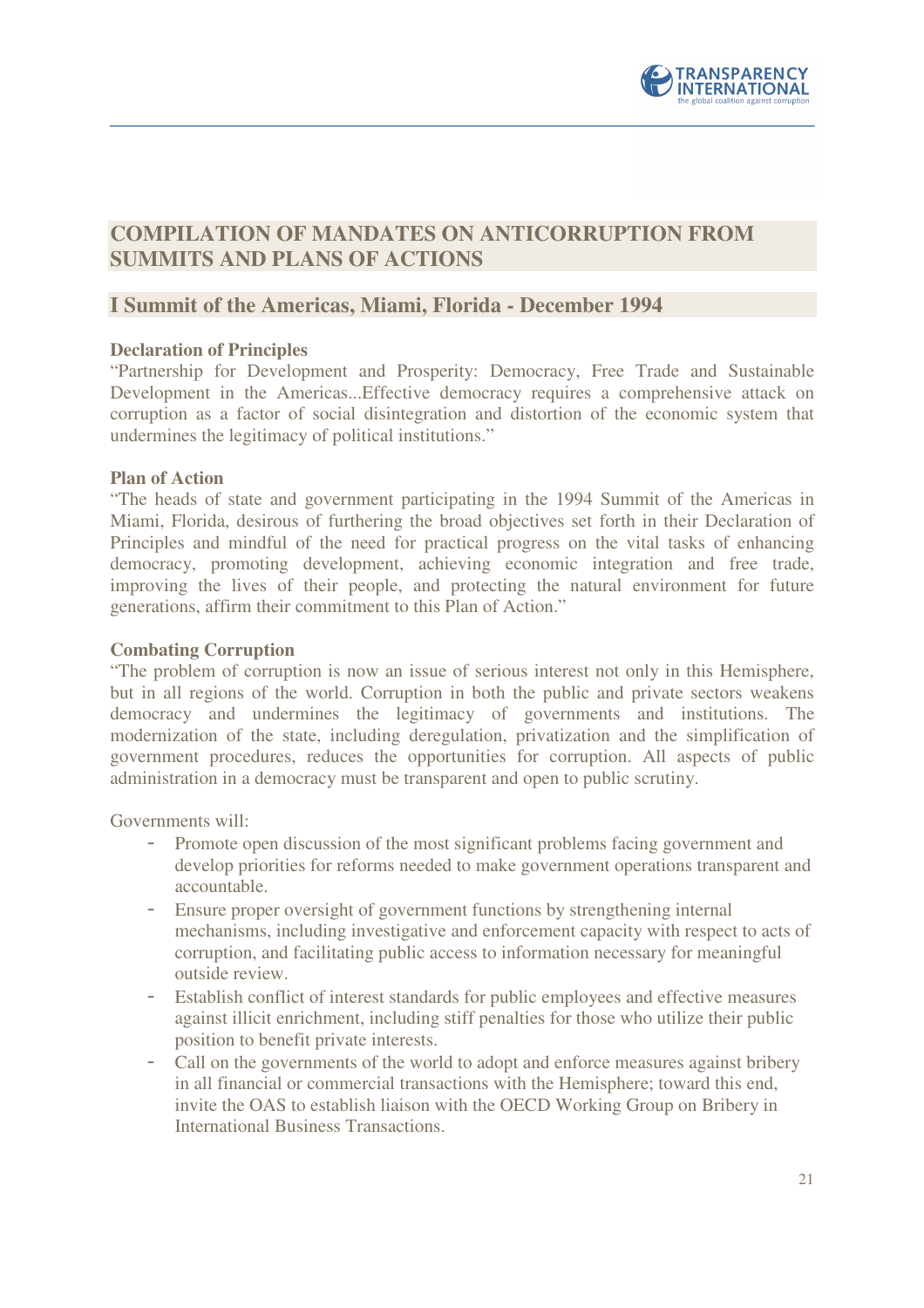

- Develop mechanisms of cooperation in the judicial and banking areas to make possible rapid and effective response in the international investigation of corruption cases.
- Give priority to strengthening government regulations and procurement, tax collection, the administration of justice and the electoral and legislative processes, utilizing the support of the IDB and other international financial institutions where appropriate.
- Develop within the OAS, with due regard to applicable treaties and national legislation, a hemispheric approach to acts of corruption in both the public and private sectors that would include extradition and prosecution of individuals so charged, through negotiation of a new hemispheric agreement or new arrangements within existing frameworks for international cooperation."

### **II Summit of the Americas, Santiago, Chile - April 1998**

#### **Declaration of Principles**

"We, the democratically-elected Heads of State and Government of the countries of the Americas, have met in Santiago, Chile, in order to continue the dialogue and strengthen the cooperation we began in Miami in December 1994. Since that time, significant progress has been made in the formulation and execution of joint plans and programs in order to take advantage of the great opportunities before us. We reaffirm our will to continue this most important undertaking, which requires sustained national efforts and dynamic international cooperation. ....We will lend new impetus to the struggle against corruption, money laundering, terrorism, weapons trafficking, and the drug problem, including illicit use, and work together to ensure that criminals do not find safe haven anywhere in the Hemisphere. We are determined to persevere in this direction."

#### **Plan of Action**

"We, the democratically elected Heads of State and Government of the Americas, recognizing the need to make a collective effort that complements the actions being developed and executed at the national level to improve the economic well-being and the quality of life of our peoples, mindful of our commitment to the continued implementation of the Miami Plan of Action, affirm our resolute determination to carry out this Plan of Action, which constitutes a body of concrete initiatives intended to promote the overall development of the countries of the Hemisphere and ensure access to and improve the quality of education, promote and strengthen democracy and the respect for human rights, deepen economic integration and free trade and eradicate poverty and discrimination. We have adopted this Plan of Action conscious that all the initiatives are inter-related and equally important to the attainment of our common endeavors."

#### **Corruption**

"Governments will: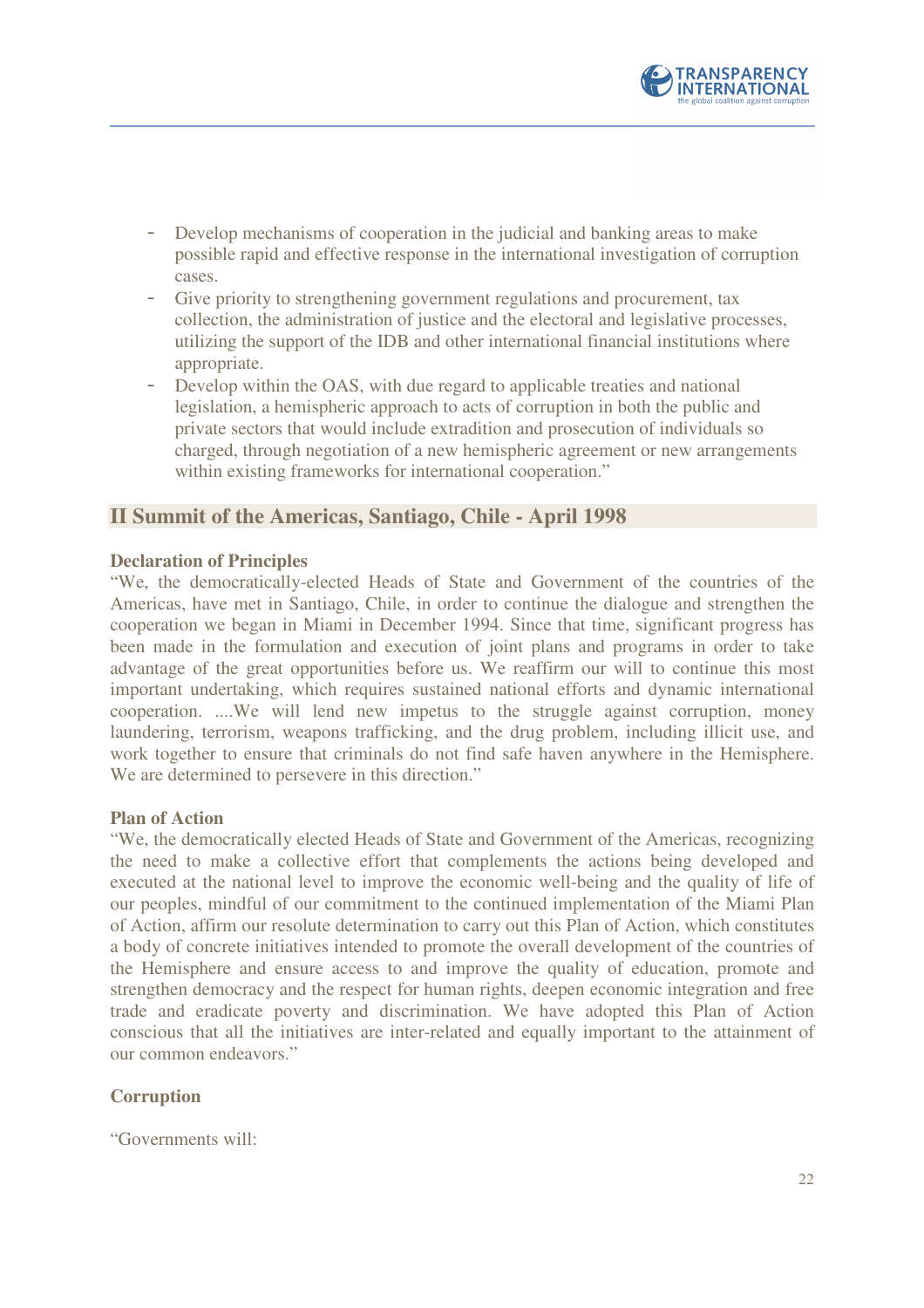

- Resolutely support the "Inter-American Program to Combat Corruption" and implement the actions established therein, particularly the adoption of a strategy to achieve prompt ratification of the 1996 Inter-American Convention against Corruption, the drafting of codes of conduct for public officials, in accordance with respective legal frameworks, the study of the problem of laundering assets or proceeds derived from corruption, and the promotion of information campaigns on the ethical values that sustain the democratic system.
- Sponsor in Chile a Symposium on Enhancing Probity in the Hemisphere to be held no later than August 1998, in order to consider, among other topics, the scope of the Inter-American Convention against Corruption, and the implementation of the aforementioned program
- They will also resolutely support the holding of workshops sponsored by the Organization of American States (OAS) to disseminate the provisions set forth in the Inter-American Convention against Corruption.
- Foster within the OAS framework, and in accordance with the mandate set forth in the Inter-American Program to Combat Corruption, appropriate follow-up on the progress achieved under the Inter-American Convention against Corruption.
- Promote in their domestic legislation the obligation for senior public officials, and those at other levels when the law so establishes, to declare or disclose their personal assets and liabilities to the appropriate agency.
- Encourage the approval of effective and specific measures to combat all forms of corruption, bribery, and related unlawful practices in commercial transactions, among others."

## **III Summit of the Americas, Quebec City, Canada - April 2001**

#### **Declaration of Principles**

"...Acknowledging that corruption undermines core democratic values, challenges political stability and economic growth and thus threatens vital interests in our Hemisphere, we pledge to reinvigorate our fight against corruption. We also recognize the need to improve the conditions for human security in the Hemisphere..."

#### **Fight against Corruption**

"Recognizing that corruption gravely affects democratic political institutions and the private sector, weakens economic growth and jeopardizes the basic needs and interests of a country's most underprivileged groups, and that the prevention and control of these problems are the responsibility of government as well as legislative and judicial institutions:

Consider signing and ratifying, ratifying, or acceding to, as soon as possible and as the case may be, the Inter-American Convention Against Corruption, in accordance with their respective legal frameworks, and promote effective implementation of the Convention by means of, inter alia, the Inter-American Program for Cooperation in the Fight Against Corruption and associated technical cooperation programs and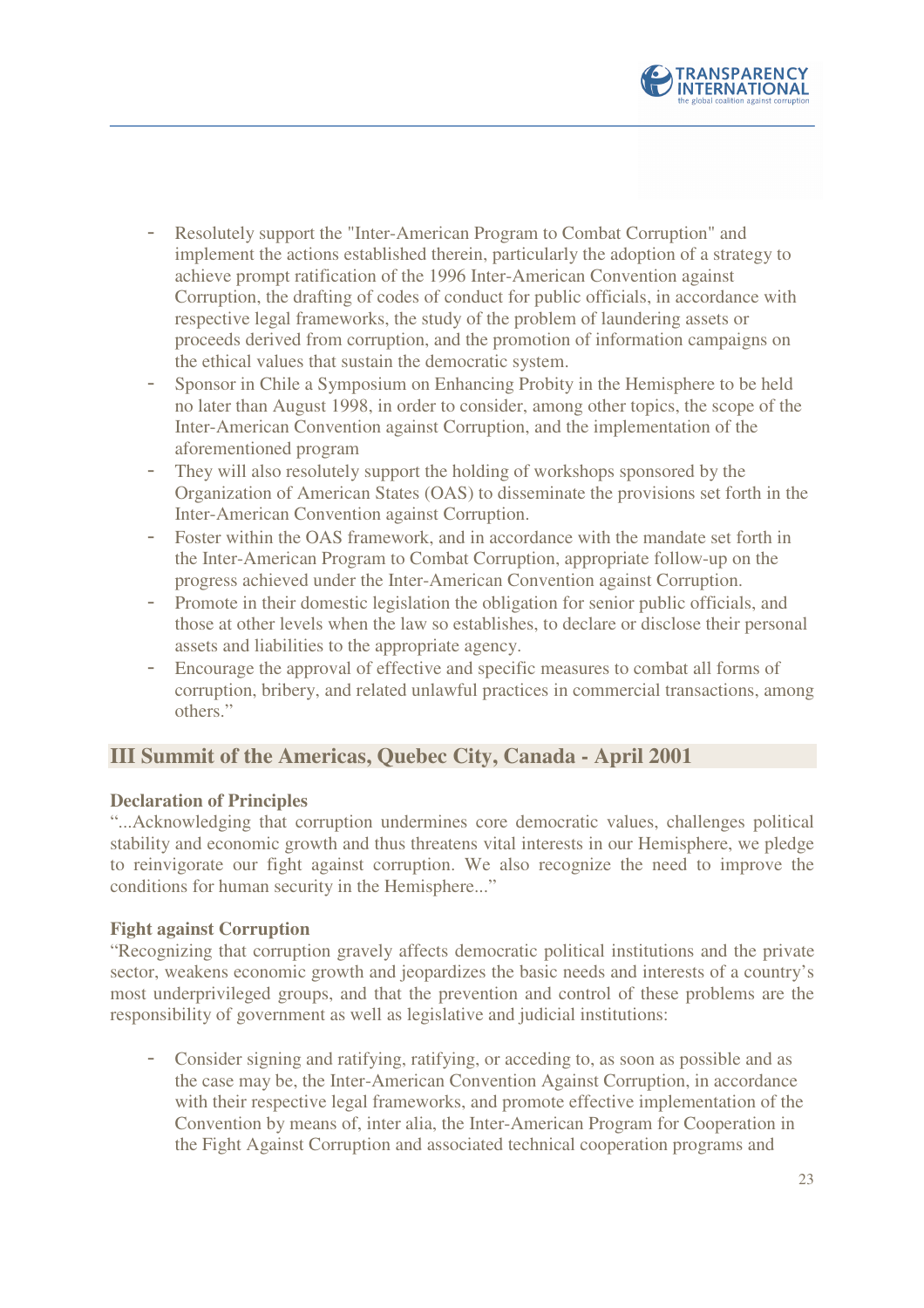

activities, including those of relevant multilateral organizations and MDBs, in the area of good governance and in the fight against corruption, as well as programs which each country designs and implements in accordance with national laws, by its own appropriate bodies that may require assistance;

- Support the establishment as soon as possible, taking into consideration the recommendation of the OAS, of a follow-up mechanism for the implementation of the Inter-American Convention Against Corruption by States Parties to this instrument;
- Support strengthening the Inter-American Network of Institutions and Experts in the Fight Against Corruption in the context of the OAS, as well as initiatives aimed at strengthening cooperation among ethics officials and members of civil society;
- Strengthen, in cooperation with multilateral organizations and MDBs, where appropriate, the participation of civil society in the fight against corruption, by means of initiatives that promote the organization, training and linkage of citizens groups in the context of concrete projects which promote transparency and accountability in governance;
- Continue to promote policies, processes and mechanisms that protect the public interest, the use of disclosure of assets mechanisms for public officials in order to avoid possible conflicts of interest and incompatibilities, as well as other measures that increase transparency."

# **Extraordinary Summit, Monterrey, Mexico - January 2004<sup>58</sup>**

## **IV Summit of the Americas, Mar del Plata, Argentina - Nov. 2005**

"……d) A legal framework that upholds the rule of law, transparency, and access to justice; reinforces impartiality and independence of judicial institutions; prevents and combats impunity and corruption in both the public and the private spheres; and fights international crime:....."

"…..66. Accountability is a key instrument to achieve transparency and efficiency in the use of resources administered by our governments. Fighting corruption is a key aspect of strengthening democracy and economic growth. For this reason, we call upon states to implement the Inter-American Convention against Corruption and participate fully in the Follow-up Mechanism for the Implementation of the Inter-American Convention against Corruption. We stress the importance of the oversight role of legislatures, as appropriate, in the fight against corruption and the importance of promoting inter-parliamentary exchanges to encourage the development of national and international strategies to fight against corruption…"

 $\overline{a}$ <sup>58</sup> For the anti-corruption and transparency commitments, please see pages 9 and 10 http://www.oas.org/juridico/english/summit\_decl\_nuevo\_leon.pdf